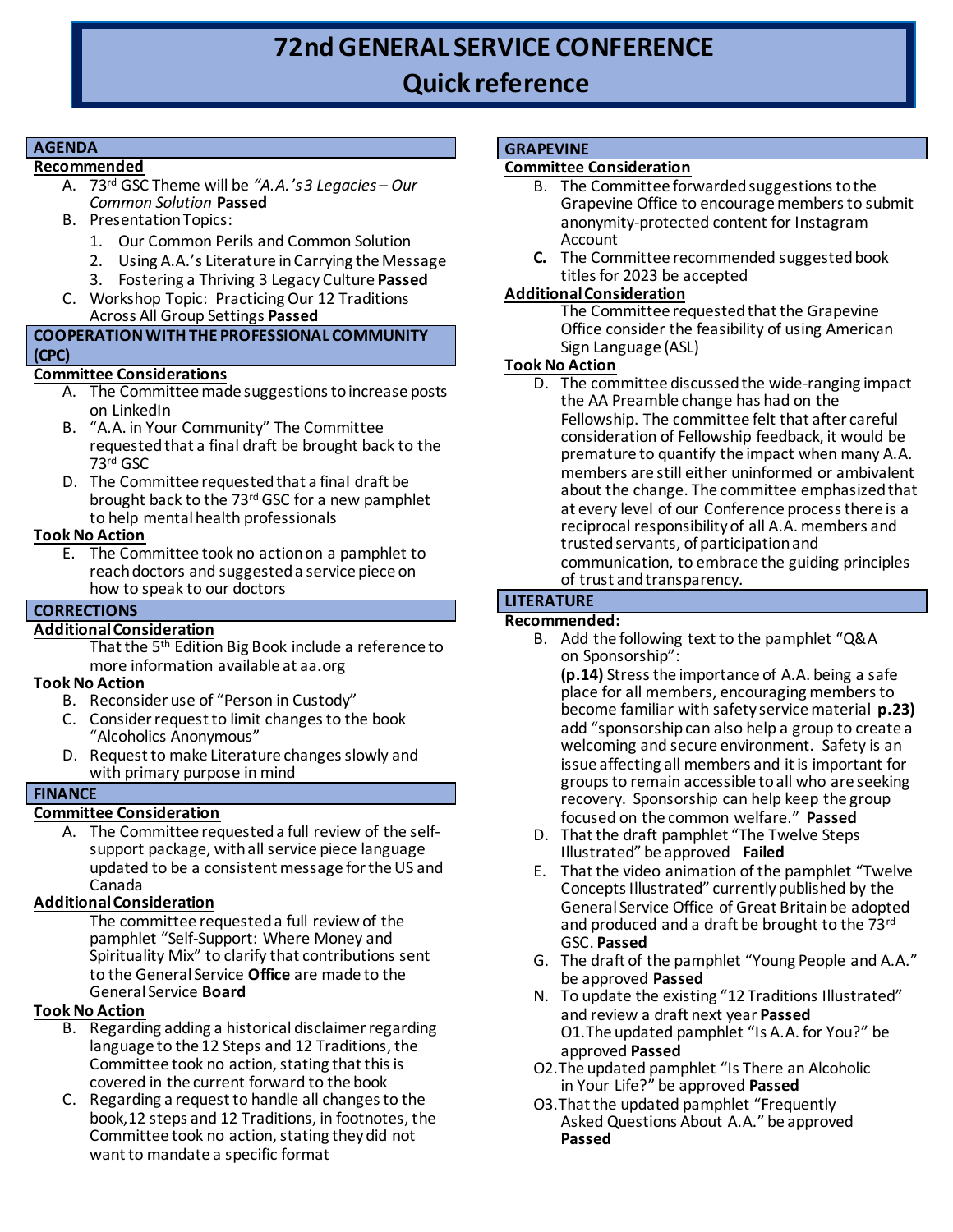S. That the book Experience, Strength and hope be updated to include stories removed from the 4<sup>th</sup> edition of the book, Alcoholics Anonymous **Failed**

# **Committee Consideration**

The Committee review progress reports on the following items and returned to changes and return to 73rd Conference:

- H. A.A. for the Black and African American Alcoholic
- I. A.A. for the Native North American
- J. The 4th Edition of the book Alcoholicos Anonimos K. Translation of 4th Edition Alcoholics Anonymous to plain and simple language
- L. Requests for study guide workbooks
- M. Fifth Edition of book, Alcoholics Anonymous

# **Additional Considerations**

That the booklet *Living Sober* be revised to add a paragraph **(Chapter 29, page 76)** "Of course, A.A. is a reflection of the larger society around us and problems found in the outside world can also make their way into the rooms of A.A. But by keeping the focus on our common welfare and primary purpose, groups can help provide a safe and secure environment for all their members"

# **Took No Action**

R. The Committee took no action on a request to reconsider changes made to the book, Twelve Steps and Twelve Traditions and return to the original text. There did not appear to be a consensus among members

#### **POLICY / ADMISSIONS**

#### **Recommended**

- C. The Policy and Admissions Committee will approve routine Observer Requests from outside the US and Canada with full Conference approval **Passed**
- E. The full background material will be available prior to 2/15 of each year in English, Spanish and French **Passed**
- F. The Committee recommended to restore the paragraph removed from "Freedom From Bondage". **Failed**

# **Committee Consideration**

- A. The Committee requested a new cost and spiritual analysis of holding the General Service Conference in other locations around the U.S.
- B. Three possible dates for the 2026 General Service Conference were recommended: 4/26-5/2,4/19- 25, and 5/3-9
- D. The Committee looked forward to further research regarding use of virtual methods for polling the Conference between meetings

#### **PUBLIC INFORMATION**

# **Recommended:**

- J3. Revisions to the pamphlet "Understanding Anonymity" were recommended **Passed**
- J4. That the pamphlet "A.A. Fact File" be retired **Passed**

L. Format changes, two new questions and six changed questions on a 2022 membership survey were recommended **Passed**

The Committee recommended a 2022 membership survey with a cost not to exceed \$20,000 **Passed**

# **REPORT AND CHARTER**

# **Recommended**

B. The Committee approved that *The A.A. Service Manual*, Chapters 8, 9, 10, and 11, be revised to correct inaccuracies and provide clarity and consistency in roles, responsibilities, between the GSO, AA GV and AAWS. **Passed**

The Committee approved removing items 5 and 6 that related to Regional Directories be removed from the Scope of the Report and Charter Composition, Scope and Procedures **Passed**

#### **Committee Consideration**

**C.** The Committee approved creating a new section in the *Twelve Concepts for World Service*, "Amendments" and that the updated Chapter 11 and updated descriptions of the current GSB committees

#### **Additional Consideration**

The Committee discussed a possible edition of the *A.A. Service Manual* in ASL and requested A.A.W.S. research the feasibility and bring a report back to the 73rd GSC Areas, Districts and Intergroups are encouraged to make ASL interpretation and service opportunities available to the Deaf Community

#### **Took No Action**

- D. The Committee took no action on a request to add a "GSR Preamble" to the GSR Pamphlet
- E. The Committee took no action on a request to move "The Doctor's Opinion to page one in the book Alcoholics Anonymous

#### **TREATMENT/ACCESSIBILITIES**

#### **Recommended**:

F. That the Long Form of Tradition Five be added to the pamphlet, "*The A.A. Group*" on page 12 in the section "What is an A.A. Group?" at the next printing **Passed**

#### **Committee Consideration**

- A. The progress report was reviewed and accepted for the pamphlet, "A.A. for the Older Alcoholic", and numerous changes were suggested, including making the format more accessible, due to accessibility challenges with the current fold-out version
- B. The progress report was reviewed and accepted on military audio interview and several suggestions to reach out for stories were suggested.

#### **Took No Action**

**G.** The Committee took no action on the request to remove the sentence "Nobody has ever dies due to of lack of sleep" in the section "Getting